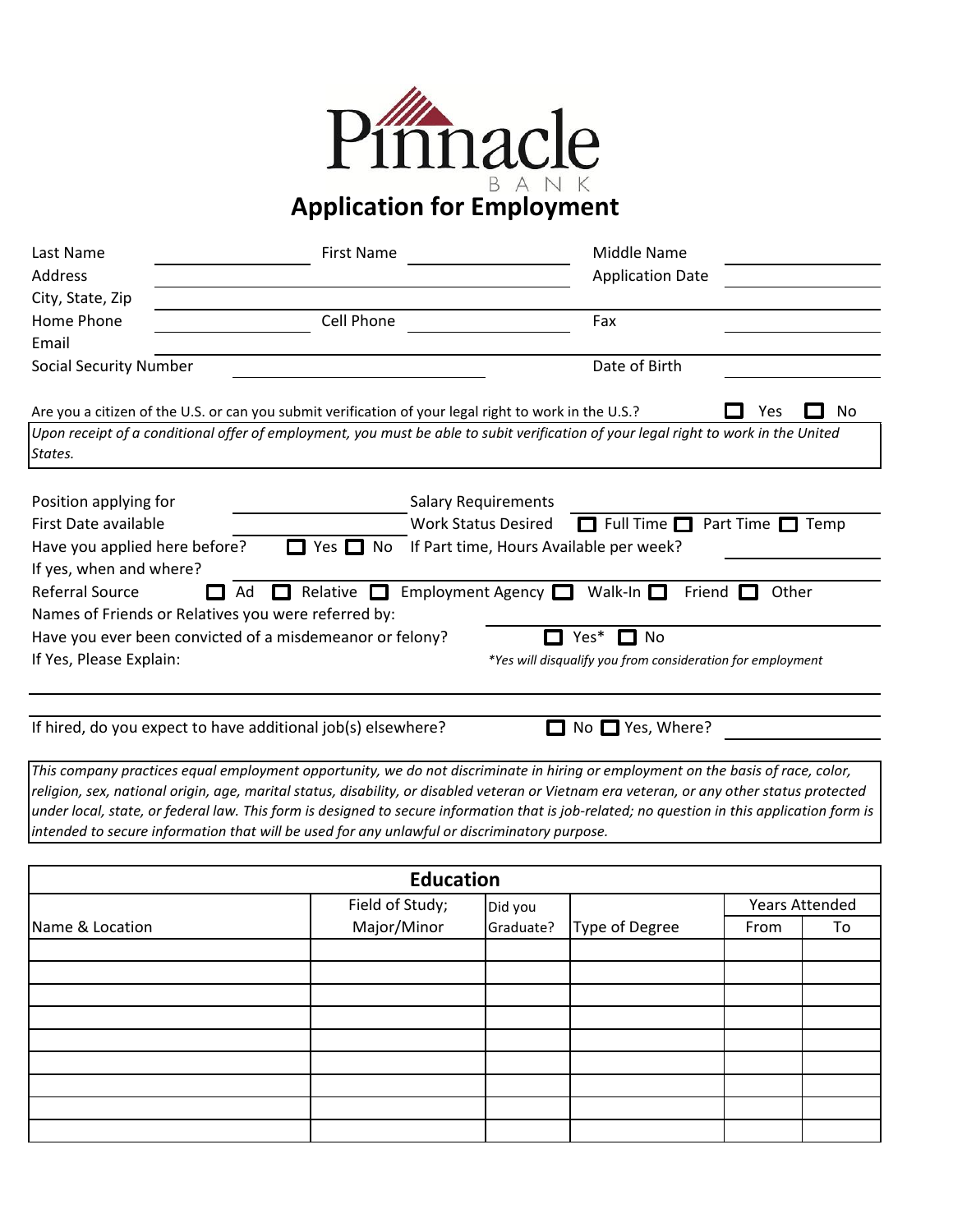| <b>Work History</b>                                    |  |                 |                     |                           |  |
|--------------------------------------------------------|--|-----------------|---------------------|---------------------------|--|
| <b>Most Recent First</b>                               |  |                 | Dates (Month/Year)  |                           |  |
| Employer                                               |  | From            | To                  | Name Employed As          |  |
| <b>Address</b>                                         |  |                 |                     | Position                  |  |
| City/State/Zip                                         |  | Salary          |                     | <b>Duties</b>             |  |
| Phone Number                                           |  | <b>Starting</b> | Final               |                           |  |
| Supervisor                                             |  |                 |                     | <b>Reason For Leaving</b> |  |
| Full/Part Time?<br>$\Box$ Full $\Box$ Part $\Box$ Temp |  |                 | <b>Weekly Hours</b> |                           |  |
| May We Contact This Employer? $\Box$ Yes $\Box$        |  |                 |                     |                           |  |

|                                                                               |  |                 | Dates (Month/Year) |                           |  |
|-------------------------------------------------------------------------------|--|-----------------|--------------------|---------------------------|--|
| Employer                                                                      |  | From            | To                 | Name Employed As          |  |
| Address                                                                       |  |                 |                    | Position                  |  |
| City/State/Zip                                                                |  |                 | Salary             | <b>Duties</b>             |  |
| Phone Number                                                                  |  | <b>Starting</b> | Final              |                           |  |
| Supervisor                                                                    |  |                 |                    | <b>Reason For Leaving</b> |  |
| Full/Part Time?<br>$\Box$ Full $\Box$ Part $\Box$ Temp<br><b>Weekly Hours</b> |  |                 |                    |                           |  |
| May We Contact This Employer? $\Box$ Yes $\Box$                               |  |                 |                    |                           |  |

|                                                 |                                     |                 | Dates (Month/Year)  |                           |  |
|-------------------------------------------------|-------------------------------------|-----------------|---------------------|---------------------------|--|
| Employer                                        |                                     | From            | To                  | Name Employed As          |  |
| Address                                         |                                     |                 |                     | Position                  |  |
| City/State/Zip                                  |                                     |                 | Salary              | <b>Duties</b>             |  |
| Phone Number                                    |                                     | <b>Starting</b> | Final               |                           |  |
| Supervisor                                      |                                     |                 |                     | <b>Reason For Leaving</b> |  |
| Full/Part Time?                                 | $\Box$ Full $\Box$ Part $\Box$ Temp |                 | <b>Weekly Hours</b> |                           |  |
| May We Contact This Employer? $\Box$ Yes $\Box$ |                                     |                 |                     |                           |  |
|                                                 |                                     |                 |                     |                           |  |

|                                                 |                                     |                     | Dates (Month/Year) |                           |  |
|-------------------------------------------------|-------------------------------------|---------------------|--------------------|---------------------------|--|
| Employer                                        |                                     | From                | To                 | Name Employed As          |  |
| Address                                         |                                     |                     |                    | Position                  |  |
| City/State/Zip                                  |                                     |                     | Salary             | <b>IDuties</b>            |  |
| Phone Number                                    |                                     | <b>Starting</b>     | Final              |                           |  |
| Supervisor                                      |                                     |                     |                    | <b>Reason For Leaving</b> |  |
| Full/Part Time?                                 | $\Box$ Full $\Box$ Part $\Box$ Temp | <b>Weekly Hours</b> |                    |                           |  |
| May We Contact This Employer? $\Box$ Yes $\Box$ |                                     |                     |                    |                           |  |

|                                                                                            |  |                 | Dates (Month/Year) |                    |  |
|--------------------------------------------------------------------------------------------|--|-----------------|--------------------|--------------------|--|
| Employer                                                                                   |  | From            | To                 | Name Employed As   |  |
| Address                                                                                    |  |                 |                    | Position           |  |
| City/State/Zip                                                                             |  |                 | Salary             | Duties             |  |
| Phone Number                                                                               |  | <b>Starting</b> | Final              |                    |  |
| Supervisor                                                                                 |  |                 |                    | Reason For Leaving |  |
| $\lceil \text{Full/Part Time?} \rceil$ Full $\Box$ Part $\Box$ Temp<br><b>Weekly Hours</b> |  |                 |                    |                    |  |
| May We Contact This Employer? $\Box$ Yes $\Box$ No                                         |  |                 |                    |                    |  |